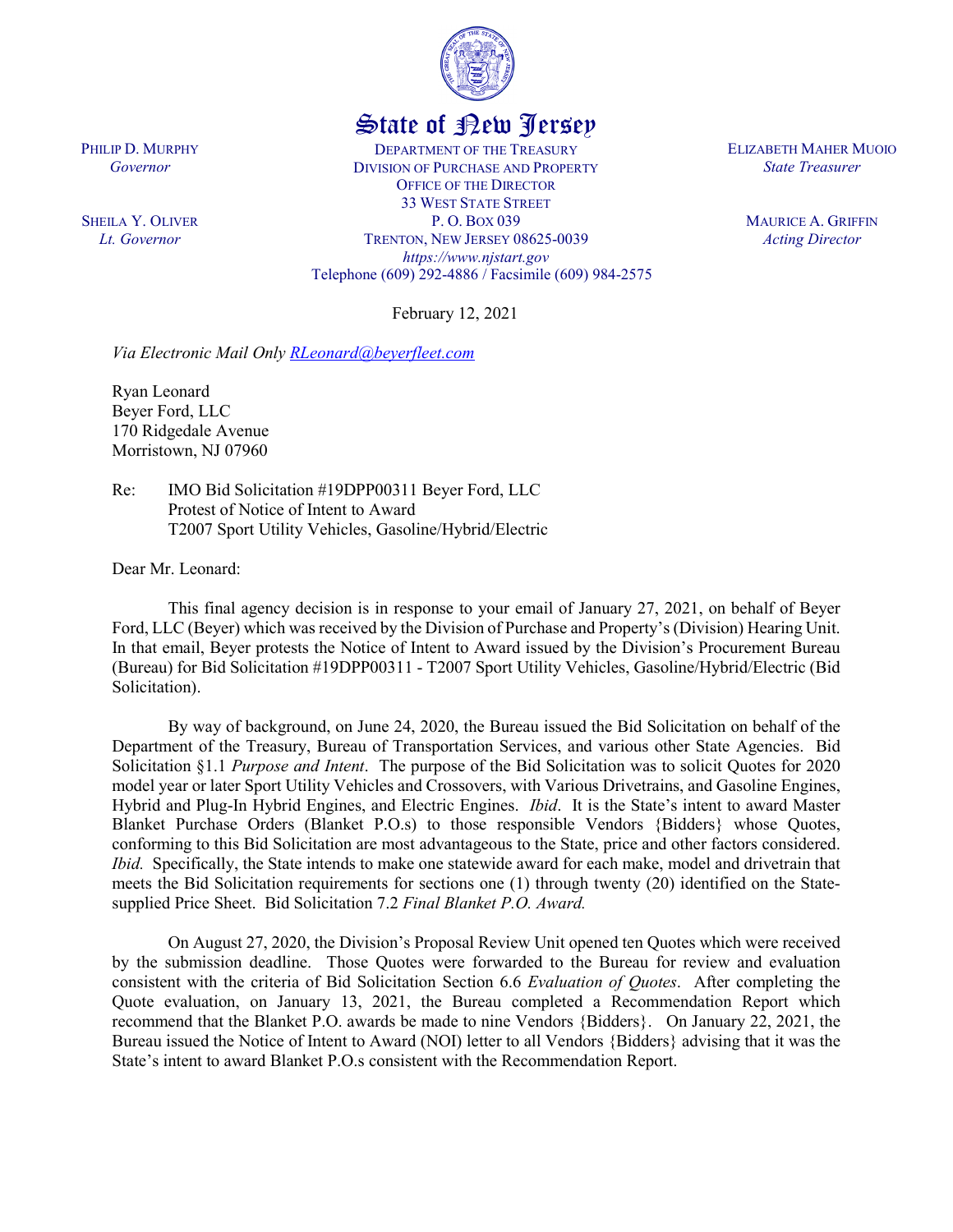Beyer Ford, LLC Bid Solicitation #19DPP00311 Page 2 of 5

On January 27, 2021, Beyer wrote to the Division questioning the Quotes submitted by several Vendors {Bidders} for 2020 model year vehicles and the Bureau's intended Blanket P.O. awards to some of those Vendors {Bidders}. Beyer additionally questions whether the Bureau would accept a price increase from the intended awardee for the 2021 model year roll over if requested shortly after award. As shown on the screenshot below, Beyer specifically raises concerns regarding the Ford vehicles proposed for sections 3, 4, 7, 8, 9, 10, 11, 12 and 15.

|             | I see it is required of the vendors to report to you the passing of the manufacturers cutoff prior to award of the                                                                                             |
|-------------|----------------------------------------------------------------------------------------------------------------------------------------------------------------------------------------------------------------|
|             | blanket PO. I am interested if they have done so.                                                                                                                                                              |
|             | It appears to me that the vehicles bid by these vendors on these lines, have already been cutoff, and I am unsure                                                                                              |
|             | why they would not have bid the 2021 vehicle like Beyer did.                                                                                                                                                   |
| Section 3:  |                                                                                                                                                                                                                |
|             | Chas S Winner, Ditschman, Gentillini, and Hertrich all bid 2020 Escape U0F which is cutoff                                                                                                                     |
| Section 4:  |                                                                                                                                                                                                                |
|             | Chas S Winner, Ditschman, Gentillini, and Hertrich all bid 2020 Escape U9F which is cutoff                                                                                                                     |
| Section 7:  |                                                                                                                                                                                                                |
|             | Chas S Winner, Ditschman, and Gentillini, all bid 2020 Expedition U1F which is cutoff                                                                                                                          |
| Section 8:  |                                                                                                                                                                                                                |
|             | Chas S Winner, Ditschman, and Gentillini, all bid 2020 Expedition U1G which is cutoff                                                                                                                          |
| Section 9:  |                                                                                                                                                                                                                |
|             | Chas S Winner, Ditschman, and Gentillini, all bid 2020 Expedition K1F which is cutoff                                                                                                                          |
| Section 10: |                                                                                                                                                                                                                |
|             | Chas S Winner, Ditschman, and Gentillini, all bid 2020 Expedition K1G which is cutoff                                                                                                                          |
| Section 11: |                                                                                                                                                                                                                |
|             | Chas S Winner, Gentillini, and Hertrich all bid 2020 Escape U0B which is cutoff                                                                                                                                |
| Section 12: |                                                                                                                                                                                                                |
|             | Chas S Winner, Gentillini, and Hertrich all bid 2020 Escape U9B which is cutoff                                                                                                                                |
| Section 15: |                                                                                                                                                                                                                |
|             | Chas S Winner, and Gentillini, all bid 2020 Escape U0E which is cutoff                                                                                                                                         |
|             | Moreover, should these vendors be permitted to roll these over (which I don't know why they would as they could                                                                                                |
|             | have bid the 2021 like Beyer and Miller) I would be deeply concerned if they attempted a price increase that would<br>result in their pricing exceeding that of Beyer Ford's 2021 pricing submitted correctly. |

In consideration of Beyer's protest, I have reviewed the record of this procurement, including the Bid Solicitation, the Quotes submitted, Beyer's protest, the relevant statutes, regulations and case law. The review of the record has provided me with the information necessary to determine the facts of this matter and to render an informed final agency decision on the merits of the protest.

The record of this procurement reveals that Beyer submitted a Quote for sections  $1 - 15$ , 19, and 20. Beyer is the intended awardee for section 20 for the Ford Mustang. Gentilini Ford (Gentilini) is the intended awardee for providing Ford vehicles for sections 6 - Explorer, 11 - Escape, 12 - Escape, and, 15 - Escape. Ditschman Flemington Ford (Ditschman) is the intended awardee for providing Ford Vehicles for sections 1 - Eco Sport, 2 - Eco Sport, 3 - Escape, 4 - Escape, 5 - Explorer, 7 - Expedition, 8 – Expedition, 9 - Expedition and, 10 - Expedition.

In connection with Beyer's protest, on February 9, 2021 the Division's Hearing Unit requested that Beyer provide any information/documentation in its possession regarding the 2020 model year vehicle cutoff date. In response to that request Beyer provided a document identifying the 2020 model year vehicle cut-off date for the Ford Expedition, Explorer and Escape vehicles. See screenshot below.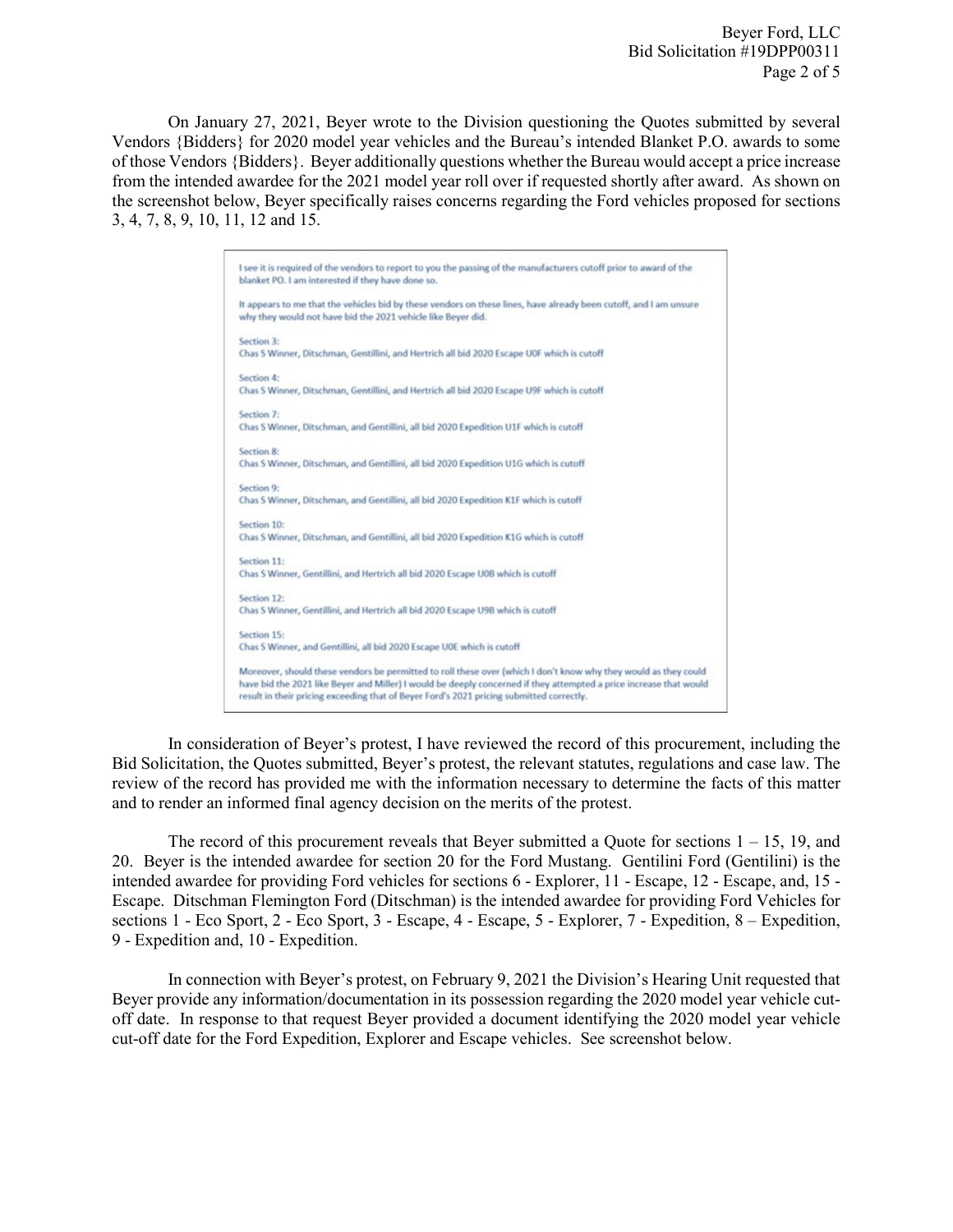|                                                                                                                                                                                                                                                                                                                          |                                             |                                       | 2020/2021                  |                      |                      |               |  |  |
|--------------------------------------------------------------------------------------------------------------------------------------------------------------------------------------------------------------------------------------------------------------------------------------------------------------------------|---------------------------------------------|---------------------------------------|----------------------------|----------------------|----------------------|---------------|--|--|
| <b>CAR &amp; TRUCK NOTES:</b><br>. All Dates are subject to change - All changes will be communicated via the Fleet DNB and Fleet Ford Com<br>- Selected vehicle lines and/or options may balance out earlier than reflected due to high demand and/or commodity shortage.<br>· Shaded boxes indicate dates in the past. |                                             |                                       |                            |                      |                      |               |  |  |
|                                                                                                                                                                                                                                                                                                                          | <b>20MY</b>                                 | 20MY                                  | 20MY                       | 21MY                 | 21MY                 | <b>21MY</b>   |  |  |
| <b>Vehicle Line</b>                                                                                                                                                                                                                                                                                                      | <b>Fleet Final</b><br><b>Order Due Date</b> | Last Day to<br>Spec Change/<br>Cancel | <b>Balance Out</b><br>Date | Order Bank Open Date | Scheduling<br>Begins | Job #1 Date   |  |  |
| Ecosport                                                                                                                                                                                                                                                                                                                 | 02/28/20                                    | 03/12/20                              | 08/31/20                   | 04/15/20             | 06/11/20             | 09/01/20      |  |  |
| Edge                                                                                                                                                                                                                                                                                                                     | 10/02/20                                    | 10/08/20                              | 12/18/20                   | 10/28/20             | 11/19/19             | 01/25/21      |  |  |
| Escape                                                                                                                                                                                                                                                                                                                   | 10/02/20                                    | 10/15/20                              | 12/23/20                   | 10/28/20             | 11/19/20             | 01/04/21      |  |  |
| Early B/O Paint:<br>Sedona Orange                                                                                                                                                                                                                                                                                        |                                             |                                       | 02/03/20                   |                      |                      |               |  |  |
| <b>Expedition</b>                                                                                                                                                                                                                                                                                                        | 09/04/20                                    | 09/17/20                              | 12/01 (split)              | 09/16/20             | 10/15/20             | 12/01 (split) |  |  |
| Early B/O Paint:<br>Desert Gold                                                                                                                                                                                                                                                                                          | 02/21/20                                    |                                       | day)<br>03/30/20           |                      |                      | day)          |  |  |
| Explorer                                                                                                                                                                                                                                                                                                                 | 04/03/20                                    | 07/23/20                              | 09/24/20                   | 07/13/20             | 08/13/20             | 09/23/20      |  |  |
| Early B/O Paint:<br>Rich Copper<br><b>Blue Metallic</b><br>Silver Spruce                                                                                                                                                                                                                                                 | 02/14/20                                    |                                       | 04/23/20                   |                      |                      |               |  |  |
| Magnetic                                                                                                                                                                                                                                                                                                                 |                                             |                                       | 05/24/20                   |                      |                      |               |  |  |
| Police Utility                                                                                                                                                                                                                                                                                                           | 04/03/20                                    | 07/02/20                              | 09/20/20                   | 04/06/20             | 08/13/20             | 09/21/20      |  |  |
| 3.3L Gas Police                                                                                                                                                                                                                                                                                                          | 03/27/20                                    |                                       |                            |                      |                      |               |  |  |
| Early B/O Paint:<br>Blue Metallic                                                                                                                                                                                                                                                                                        | 02/14/20                                    |                                       | 04/23/20                   |                      |                      |               |  |  |
| Police VSO                                                                                                                                                                                                                                                                                                               | 03/06/20                                    | 06/18/20                              | 08/10/20                   | 05/11/20             | 08/03/20             | 10/12/20      |  |  |

On February 9, 2021, the Hearing Unit afforded Gentilini and Ditschman the opportunity to respond to the statements made in the protest. On February 10, 2021, Gentilini responded to the protest stating:

All dealers were instructed and approved to bid the 2020 Escape due to no availability of pricing for the 2021 model Escape. We will submit and work with NJ State for a full product line roll over for Escapes. In addition, Gentilini Ford will submit the cut off date per the contract instructions. Ford did not approve 2021 Escape pricing or concessions for this bid.

As you may be aware all dealers are currently experiencing un-announced and early build outs due to semi-conductor issues. The good news is dealers and manufactures have been more than accommodating working toward rollovers. Gentilini does not have any issues with this model year roll overs according to the contract terms. All dealers were given authorization (by Ford) to bid Escape pricing for 2020 Escapes only and Ford did not and would not provide 2021 Escape pricing or GPC approval for this bid (19DPP00311) at that time. Contract rollovers are nothing new and are a necessary process that happens at the end of each model year build out.

If we are the successful bidder, Gentilini has no issue working with NJ State and the product roll overs.

## Additionally, Gentilini provided the following statement from its Ford Motor Company Dealer contact:

FMC Dealer Communication Questions submitted with GPC request below (Government Price Concession) Dealer Question 8/26/20 by Len Polistina (Gentilini) to Ford Motor=> "ESCAPE?? CLARIFICATION FOR 2020 OR 2021 CAN YOU  $\bullet$ GIVE PRICING PERCENTAGE FOR 2021 MODEL IF BIDDING?" Ron Andersons response in part "Due to timing we are bidding 2020" That was the official response from Ford and Ron Anderson (department and regional Ford representative). Instructions from FORD Bid 2020. Len Polistina 08/26/2020 11:28 AM EDT Messages for #41437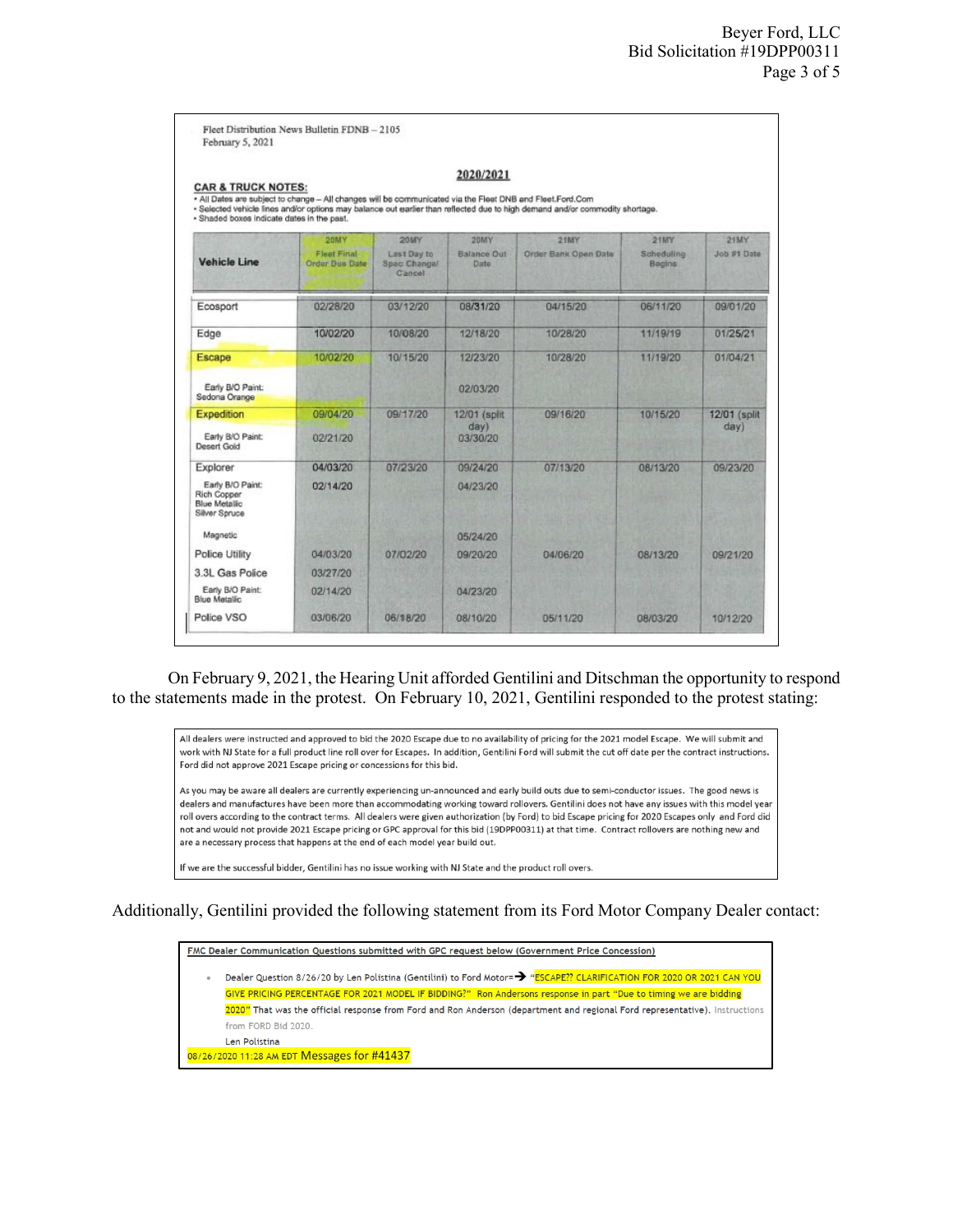## Moreover, on February 10, 2021, Ditschman responded to the protest stating:

| On 8/26/2020 when the bids were submitted for the small sport utility vehicles, the following vehicles<br>were only available as 2020 model.                                                                                                                                                                      |
|-------------------------------------------------------------------------------------------------------------------------------------------------------------------------------------------------------------------------------------------------------------------------------------------------------------------|
| U0F - Ford Escape Fwd<br>U9F - Ford Escape 4wd<br>$U1F$ – Ford Expedition 4x2<br>$U1G$ – Ford Expedition 4x4<br>$K1F$ – Ford Expediton Max 4x2<br>K1G – Ford Expedition Max 4x4                                                                                                                                   |
| When the award came out on January 22, 2021 these models had already switched over to 2021 model<br>year vehicles.                                                                                                                                                                                                |
| I contacted Ford Motor Company on January 25, 2021 about having the the price rolled over for the<br>2021 model year. This would keep the pricing the same that was submitted on 8/26/2020 and the<br>contracted price for the 2021 model year. Ford has completed the roll over keeping the contracted<br>price. |
| Please call or email me with any questions pertaining to this matter.                                                                                                                                                                                                                                             |

As noted above, the Bid Solicitation was advertised on June 24, 2020, and sought Quotes for "2020 model year or later Sport Utility Vehicles and Crossovers, with Various Drivetrains, and Gasoline Engines, Hybrid and Plug-In Hybrid Engines, and Electric Engines." Bid Solicitation Section 1.1 *Purpose and Intent.* Quotes were due on August 27, 2020, prior to the vehicle cut-off date for the Escape and Expedition as shown on the documentation provided by Beyer with the protest. Both Gentilini and Ditschman state that the vehicle manufacturer advised them to submit Quotes for the 2020 model year vehicles.

It appears that the Bid Solicitation contemplated such a scenario stating "should a potential awardee be notified by a vehicle manufacturer of a cut-off date after the Quote opening and after receiving a letter of intent to award, but before [the] Blanket P.O. award has been finalized, the awardee must immediately notify the Procurement Bureau in writing." Bid Solicitation Section 3.4.9.2. Further, the Bid Solicitation advises that "failure to fax or e-mail the cut-off date notification on time may be considered a violation of the Blanket P.O. terms and conditions and may result in termination of the Blanket P.O. for cause." Bid Solicitation Section 3.4.9.3. The purpose of the vehicle cut-off date notification is to allow to Bureau to post a list alerting Using Agencies of the last date that a vehicle can be ordered. Bid Solicitation Section 3.4.9.1. The notification also allows the Bureau to review the vehicle roll-over request to ensure that the new model year meets the requirements of the Bid Solicitation and Blanket P.O. Bid Solicitation Section 3.4.9.5. Additionally, if a price adjustment is requested, the notification should also provide the Bureau with the information necessary to review and determine whether a price adjustment is reasonable and permitted. See State of New Jersey Standard Terms and Conditions Section 6.1.

The NOI was issued on January 22, 2021. The Bureau advises that only Hertrich Fleet Services, Inc. has submitted a vehicle cut-off date notification.<sup>[1](#page-3-0)</sup> Based upon the language of the Bid Solicitation, the information provided by Beyer with the protest, and Gentilini's and Ditschman's response to the protest, I see no reason to overturn the January 22, 2021 NOI. The Bid Solicitation permitted Vendors {Bidders} to submit Quotes for 2020 model year vehicles, which as of the Quote opening date could still be ordered and did not yet have a vehicle cut-off date.

l

<span id="page-3-0"></span><sup>&</sup>lt;sup>1</sup> Hertrich's vehicle cut-off date notice relates to 2021 model year vehicles.